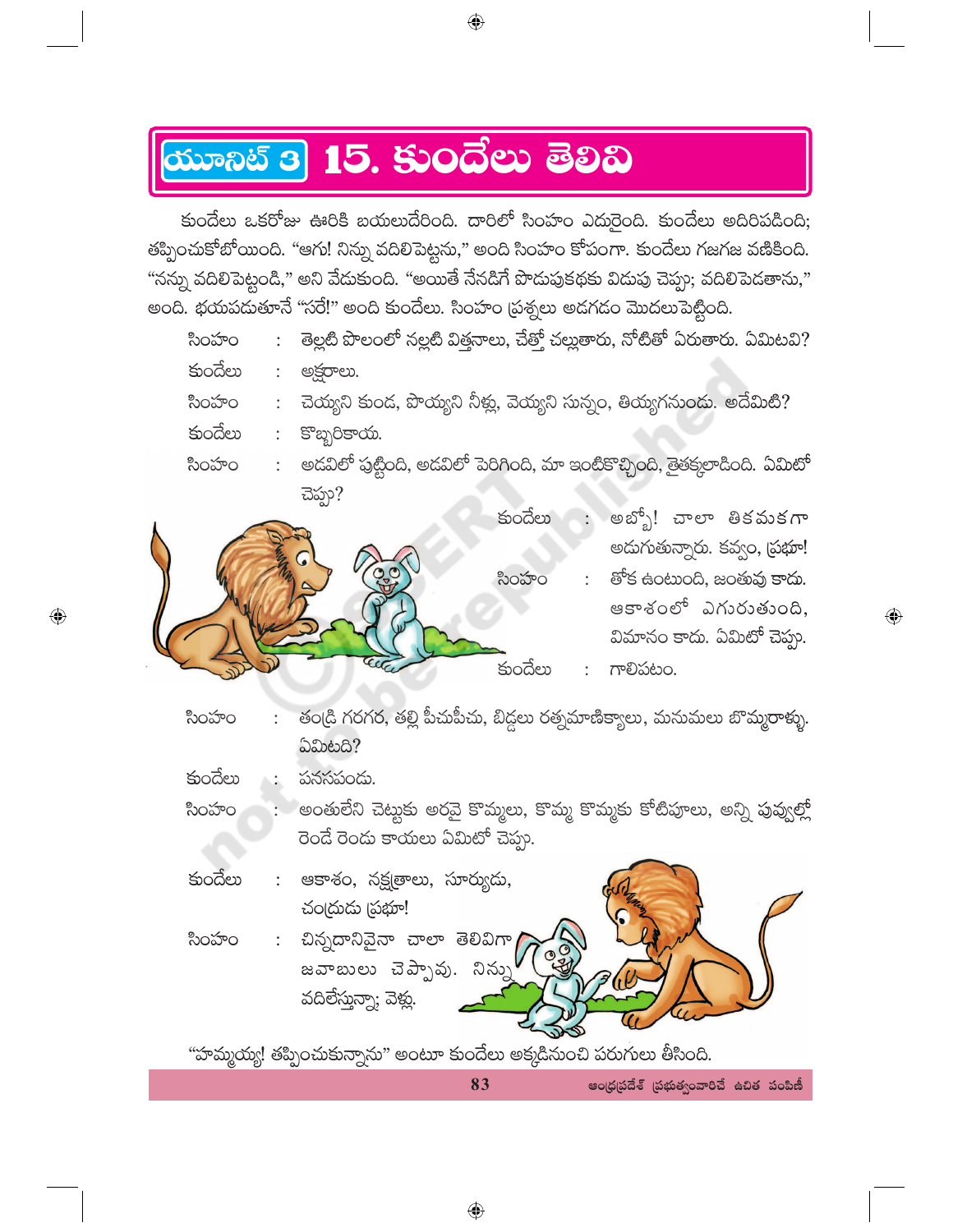

 $\bigoplus$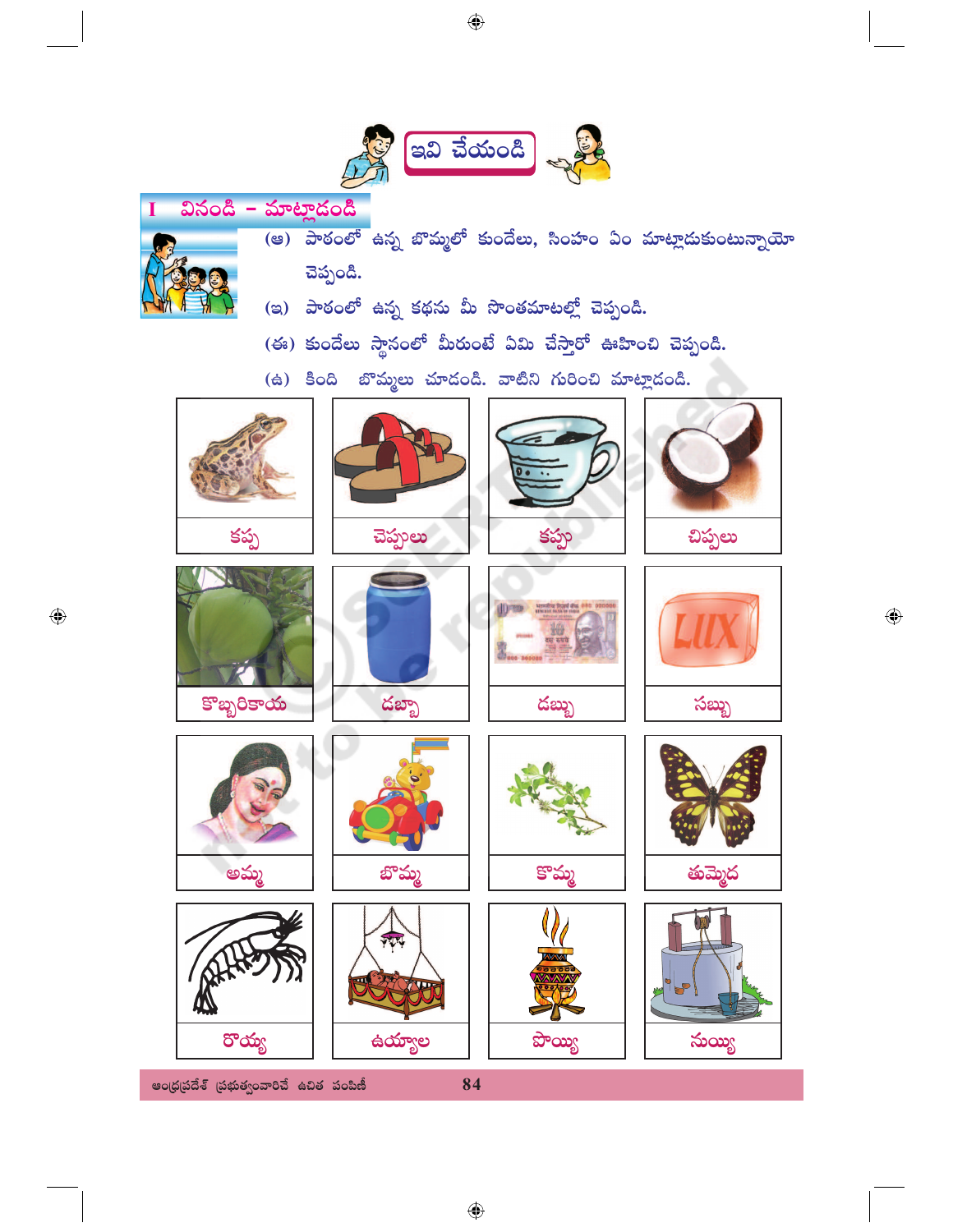| ш | చదవండి |
|---|--------|
|   |        |

(అ) కింది పదాలను చదవండి.

 $\bigoplus$ 

కొబ్బరి కొబ్బరాకులు కప్పం కప్ప పప్ప అరబ్బుదేశం ఉప్పెన చిప్ప అప్పు డబ్బా గొప్ప కొప్పు తప్పెట మబ్బు సబ్బు కప్పీ మొప్పలు చెప్పు దిబ్బరొట్టె ಜಬ್ಬು దప్పిక డప్పు అప్పుడు అయ్య చెయ్యి అమ్మ కొయ్య తుమ్ము తమ్ముదు వెయ్యి బొమ్మ కొమ్ము గుమ్మడి రొయ్య  $\frac{1}{2}$ కొమ్మ రొమ్ము అమ్మాయి పె<mark>య్య</mark> ಭೌಯ್ಯ చిమ్మచీకటి రెమ్మ  $\delta$ కమ్మరి నుయ్యి కమ్మ తాటికమ్మ కుమ్మరి

## (ఆ) కింది వాక్యాలను చదవండి.

- కొయ్యబొమ్మా, కొయ్యబొమ్మా 1. .<br>కొలువుదీరిన కొయ్య బొమ్మా, కమ్మనైన పాటలతో గమ్మత్తైన ఆటలతో అలరించే ఆటబొమ్మ.
- అబ్బో అబ్బో సబ్బుబిళ్ళ 2. డబ్బులు పెడితే దొరికే బిళ్ళ అప్పయ్య తెచ్చిన గొప్పబిళ్ళ మురికిని పోగొట్టే బిళ్ళ



 $\bigoplus$ 

(ఇ) పాఠంలోని 'ృ, <sub>బ</sub>), <sub>త</sub>, <sub>క్తి</sub> ' ఒత్తులున్న అక్షరాలు గల పదాలను గుర్తించి గీత గీయండి. అలాంటివి మరి కొన్ని రాయండి.

|  | ఆంధ్రప్రదేశ్ (పభుత్వంవారిచే ఉచిత పంపిణీ |  |
|--|-----------------------------------------|--|
|  |                                         |  |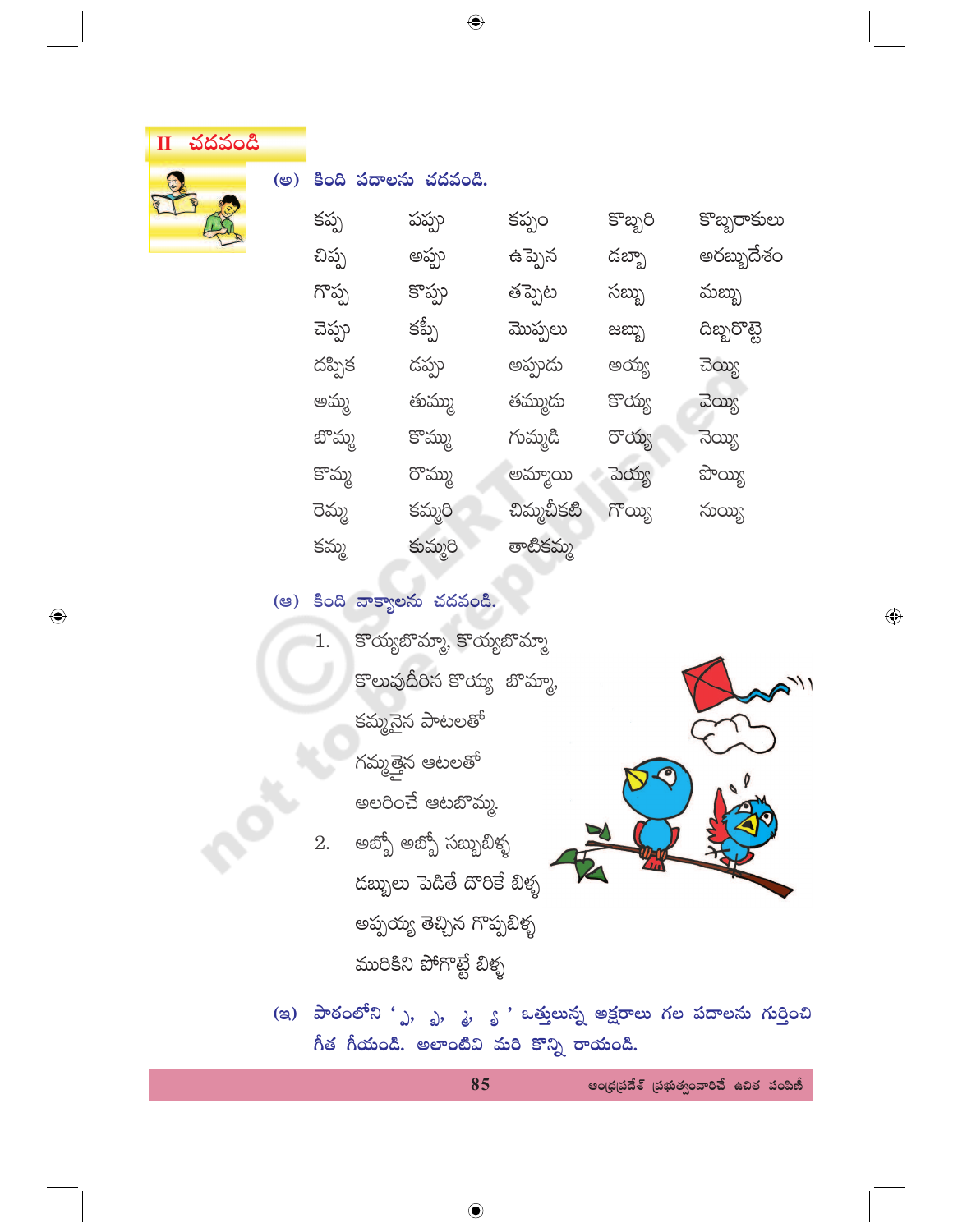**III రాయండి** (అ) కింది ఒత్తు అక్షరాల గుణింతాలను చదవండి. రాయండి.  $\overline{\mathcal{L}}$  $\begin{array}{c|c|c|c} \hline \multicolumn{1}{c|}{\textbf{0}} & \multicolumn{1}{c|}{\textbf{0}} \\ \hline \multicolumn{1}{c|}{\textbf{0}} & \multicolumn{1}{c|}{\textbf{0}} \\ \hline \multicolumn{1}{c|}{\textbf{0}} & \multicolumn{1}{c|}{\textbf{0}} \\ \hline \multicolumn{1}{c|}{\textbf{0}} & \multicolumn{1}{c|}{\textbf{0}} \\ \hline \multicolumn{1}{c|}{\textbf{0}} & \multicolumn{1}{c|}{\textbf{0}} \\ \hline \multicolumn{1}{c|}{\textbf{0}} & \mult$  $\boxed{\mathcal{S}}$  $\mathcal{F}$  $\overline{a}$ 

 $\bigoplus$ 

|                                                   |   | ✓      |        | 9            | ક                                                       | ٥               | ూ        | ∍              | $\overline{\mathbf{z}}$ | $\Rightarrow$    | రా             | $\sigma$  |          | $\bullet$  |
|---------------------------------------------------|---|--------|--------|--------------|---------------------------------------------------------|-----------------|----------|----------------|-------------------------|------------------|----------------|-----------|----------|------------|
|                                                   | ప | ప      | ಕಿ     | ಪಿ           | ప్రీ                                                    | ప్ర             | హ్ర      | ್ನ             | ್ನೆ                     | $P_{\mathbf{S}}$ | ಘಿ             | ಭೌ        | ఫౌ       | పం         |
|                                                   | ప | ప్ప    |        |              |                                                         |                 |          |                |                         |                  |                |           |          |            |
|                                                   | ಐ | ಐ      | భా     | ವಿ           | వీ                                                      | ಖು              | ಬ್       | ඞ              | ಪೆ                      |                  | బొ             | ಖ್        | బౌ       | ဆဝ         |
|                                                   | ဆ | ಬ್ಬ    |        |              |                                                         |                 |          |                |                         |                  |                |           |          |            |
|                                                   | మ | మ      | మా     | ಮಿ           | మీ                                                      | ము              | మూ       | ಮ              | $\frac{1}{2}$           | $\mathbf{B}$     | ಮ              | మో        | మౌ       | మం         |
|                                                   | మ | మ్మ    |        |              |                                                         |                 |          |                |                         |                  |                |           |          |            |
|                                                   | య | య      | యా     | $\infty$     | $\infty$                                                | $\infty$        | $\infty$ | $\vec{\infty}$ | ಹೆ                      | $\mathbf{\Phi}$  | $\overline{a}$ | ದ್ $\sim$ | $\infty$ | ထံဝ        |
|                                                   | య | ಯ್ದ    |        |              |                                                         |                 |          |                |                         |                  |                |           |          |            |
|                                                   |   | $($ ෂ) |        |              |                                                         |                 |          |                |                         |                  |                |           |          |            |
| కొబరినీళు<br>గొపలు చెపకు                          |   |        |        |              |                                                         |                 |          |                |                         |                  |                |           |          |            |
| అబాయిపెళీ<br>అమ కమని పాట                          |   |        |        |              |                                                         |                 |          |                |                         |                  |                |           |          |            |
| డబారేకులు<br>$3$ యాలవారి కయాలు –                  |   |        |        |              |                                                         |                 |          |                |                         |                  |                |           |          |            |
| మిరియాల అపడం  –               రుబురోలులో బియం   – |   |        |        |              |                                                         |                 |          |                |                         |                  |                |           |          |            |
|                                                   |   | (a)    |        |              | కింది పదాలను చదవండి. గీతగీసిన అక్షరాల తేదాను గమనించండి. |                 |          |                |                         |                  |                |           |          |            |
|                                                   |   |        |        |              | ఉదా: కరూరం – కర్పూరం - కారికుడు –                       |                 |          |                |                         |                  |                |           |          | కార్మికుదు |
|                                                   |   |        |        | <u>జర</u> నీ |                                                         |                 | – జర్మనీ |                |                         | <u>విద</u>       |                |           | విద్య    |            |
| (ఈ) కింది పదాలను, వాక్యాలను చదవండి.               |   |        |        |              |                                                         |                 |          |                |                         |                  |                |           |          |            |
|                                                   |   |        | నేర్పు |              |                                                         | తర్పణం          |          |                | నిర్భయం                 |                  | ఓర్పు          |           |          | ఆర్బాటం    |
| అందుప్రదేశ్ భుమత్వంనారినే ఉనిత పంపిణీ             |   |        | తూర్పు |              |                                                         | సమర్పణ నిర్భంధం | 86       |                |                         |                  | అద్భుతం        |           |          | దర్పణం     |

 $\bigoplus$